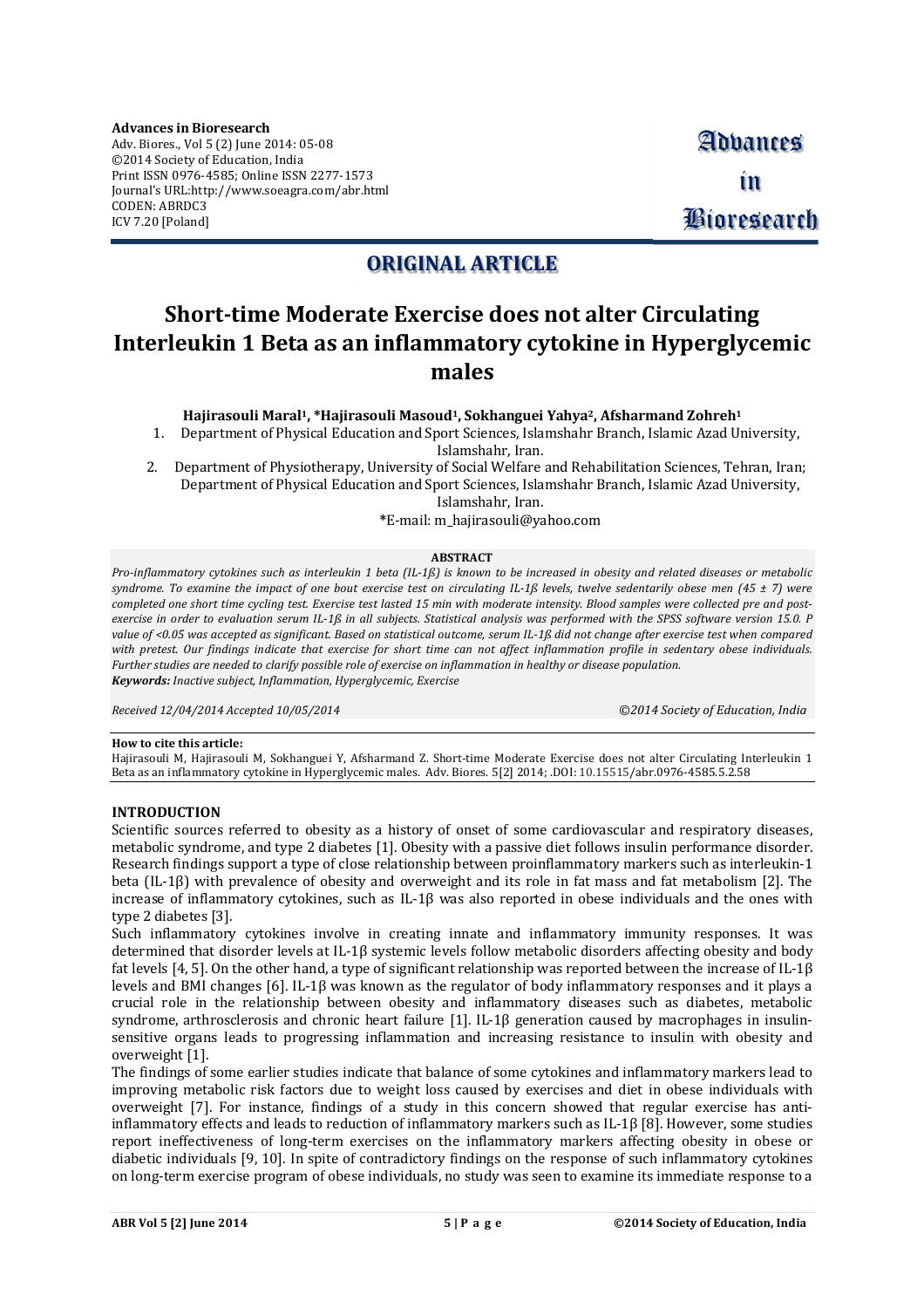#### **Maral** *et al*

relatively short exercise session. Therefore, the present study measures its immediate response to a cycling test session with relatively average intensity and duration on type 2 diabetic males.

# **MATERIAL AND METHODS**

# **Study population**

Twelve non-trained males (44±7 yrs, 173±5 cm, and 92±7 kg) were matched according to bodyweight or other anthropometrical markers were selected to participate in the study. All participants were in obesity. All subjects were non-smokers. Inclusion criteria were male, aged 35–50 years, BMI between 30 – 36 kg/m2. Those with a history of type II diabetes or impaired fasting glucose, cardiovascular diseases, active liver or kidney disease and those with present medications were excluded. All subjects were non-smokers and had not participated in regular exercise programs for the preceding 6 months. Participants were informed about the purpose and risks of the study before written informed consent was obtained.

# **Anthropometry**

Height and weight were measured, and BMI was determined using standard procedures. Weight and height were measured in the morning, in fasting condition, standing, wearing light clothing and no shoes. The BMI was calculated as the weight in kilograms divided by the square of the height in meters. Abdominal-to-hip ratio was calculated as abdominal circumference divided by hip circumference as measured to the nearest 0.5 cm with a standard measuring tape. Waist circumference was measured at the level of the umbilicus using a nonelastic tape to the nearest 0.1 cm. Hip circumference was obtained at the level of largest diameter below the anterior iliac crest. Percentage body fat was measured using body composition monitor (OMRON, Finland).

## **Biochemistry and exercise**

As previous mentioned, this study aimed to evaluate circulating IL-1ß in response to cycling test in subjects. For this purpose, blood samples were collected before and at the end of exercise test. The subjects were advised to avoid any physical activity or exercise 48 hours before the blood sampling. Exercise test was performed on cycle ergometer in 4 stages with no rest between stages.

The blood was centrifuged immediately in order to separate serum. Serum IL-1ß was determined by ELISA method (Enzyme-linked Immunosorbent Assay for quantitative detection of human IL-1β, Austria). The Intraassay coefficient of variation and sensitivity of the method were 5.1% and 0.3 pg/mL, respectively.

#### **Statistical analysis**

All values are given as mean and standard deviation. Statistical analysis was performed with the SPSS software version 15.0. Pre- to post exercise change were determined by Student paired *t* tests for serum IL-1ß. A p value of less than 0.05 was considered as statistically significant.

# **RESULTS**

Anthropometric and physiological characteristics of the study participants are described in Table 1.

All values are reported as mean and standard deviation. Significant correlation was not found in serum IL-1β with anthropometrical markers at baseline. Lack correlation in this inflammatory cytokine can be attributed to small number of studied subjects. In addition, there was no significant differences for serum IL-1β between pre and post exercise (from  $2.91 \pm 2.41$  to  $2.51 \pm 2.05$  pg/ml, Fig 1).

|                | N  | Minimum | Maximum | Mean   | <b>Std. Deviation</b> |
|----------------|----|---------|---------|--------|-----------------------|
| Age (year)     | 12 | 32      | 56      | 43.92  | 7.051                 |
| Height (cm)    | 12 | 165     | 182     | 173.00 | 5.045                 |
| Weight (kg)    | 12 | 80      | 101     | 92.00  | 7.160                 |
| Abdominal (cm) | 12 | 96      | 115     | 104.75 | 6.771                 |
| $Hip$ (cm)     | 12 | 100     | 109     | 103.83 | 2.588                 |
| <b>WHO</b>     | 12 | .94     | 1.11    | 1.0092 | .05485                |
| BMI (kg/m2)    | 12 | 27      | 36      | 30.67  | 2.708                 |

Table 1: Anthropometrical characteristics of 12 male studied subjects

#### **DISCUSSION**

The major finding of the present study is the significant lack of change of IL-1β serum levels to respond the exercise test of the type 2 diabetic patients. In other words, a cycling session with relatively moderate intensity and duration did not lead to any changes on serum levels of IL-1β in type 2 diabetic adult males. So far, many studies have been conducted aiming at determining the effects of short- or long-term exercise programs on serum levels of inflammatory mediators on healthy or diseased people. Different responses were seen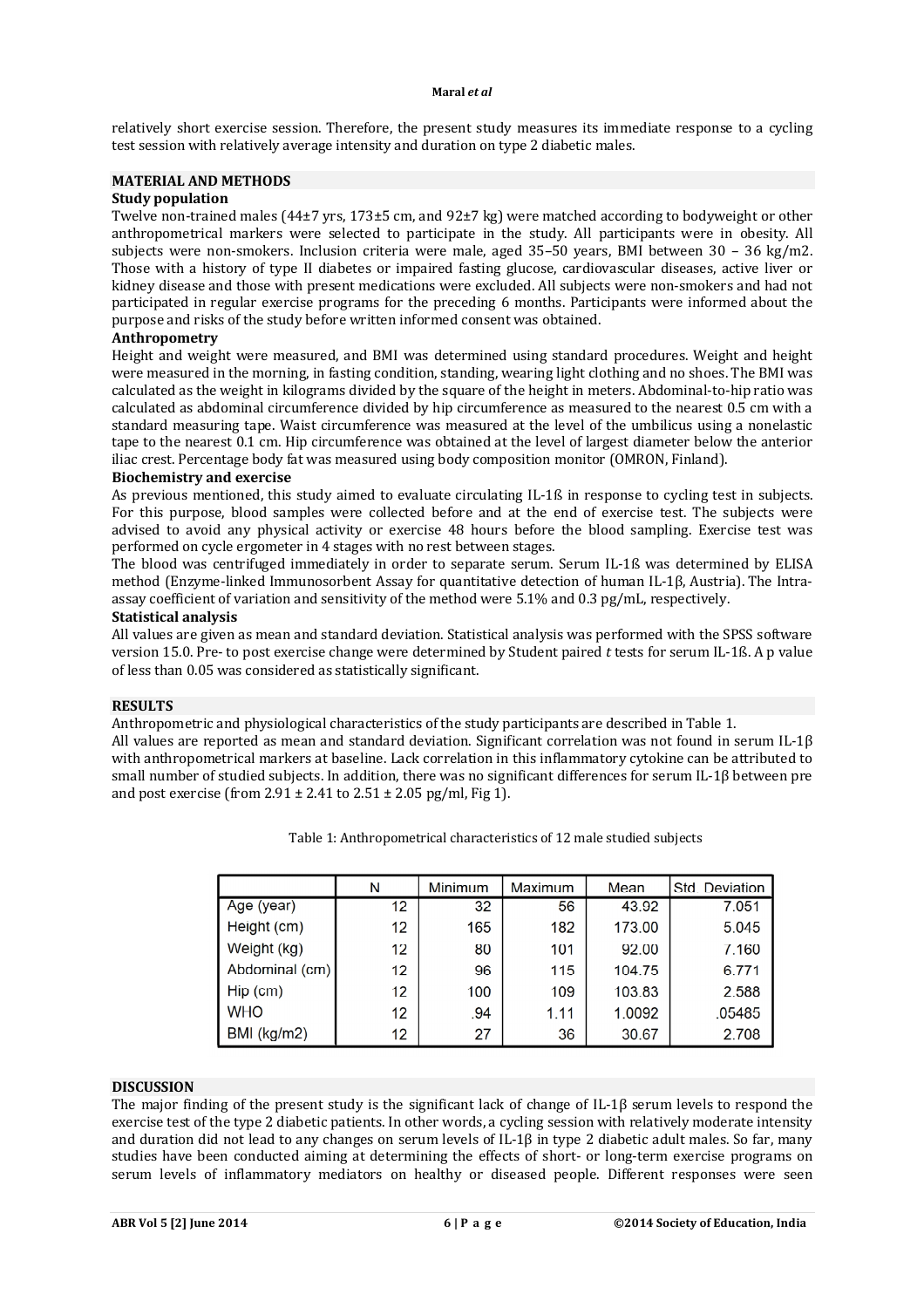#### **Maral** *et al*

depending on the primary preparedness levels of the population under study, duration and intensity of exercise, type of exercise program, and type of the population under study.



**Fig 1;** The changes pattern of serum IL-1b in response to acute bout cycling test in studied subjects. No significant difference was found in this inflammatory cytokine by exercise test.

It is not beyond expectation that the one-session exercise tests are led to the increase of level of inflammatory cytokines or other mediators. In fact, although most of the scientific studies and the researchers' studies emphasized exercises as a non-pharmaceutical treatment in improving and/or serum or plasma levels of these variables in healthy and diseased people, no general consensus was presented on their responses to onesession exercise tests. On the other hand, most scientific studies in this concern emphasized that one-session exercise tests, especially by non-athlete or inactive people with low primary preparedness act as an inflammatory stress and response of inflammatory cytokines or other inflammatory mediators will be significant [11].

Such conception was adopted, especially in blood samplings immediately after stopping a test on non-athletic people, as several studies noted the significant increase of inflammatory cytokines in response to one-session exercise tests on obese or diseased people [11, 12]. Therefore, researchers discussed the non-inflammatory features hours after the end of exercise test, as most of the recent studies often discussed the delayed responses of such cytokines such as 18, 24, 48, and 72 hours after finishing a test, not immediate responses [13, 14].

It seems that the exercise test of the present study did not have inflammatory features as far as inflammatory cytokines are concerned. The reason is that although IL-1 $\beta$  levels did not subject to a significant change immediately after the exercise test, its insignificant reduction is remarkable as far as clinical perspective is concerned, as it typically supports anti-inflammatory features of the exercise test on type 2 diabetic patients. Of course, if the responses of other cytokines – such as IL-6 and TNF- $\alpha$  – were measured simultaneously with IL-1β, we could make more comprehensive conclusion and comment. On the other hand, there are some studies reporting that changes of inflammatory or anti-inflammatory cytokines following one-session exercise tests are subject to balance of negative energy or energy cost exceeding 800 kg due to exercise activity [15]. As a research history in this concern is not available, it seems rather difficult to make a general comment on the sole finding of the study. Therefore, emphasis is placed on conducting further studies in this field.

#### **REFERENCES**

- 1. Maedler, K. Dharmadhikari, G. Schumann, D.M. Størling, J. (2009). Interleukin-1 beta targeted therapy for type 2 diabetes. Expert Opin Biol Ther. 9(9):1177-88.
- 2. Manica-Cattani, M.F. Bittencourt, L. Rocha, M.I. Algarve, T.D. Bodanese, L.C. Rech, R. Machado, M.M. (2009). Association between interleukin-1 beta polymorphism (+3953) and obesity. Mol Cell Endocrinol. 314(1): 84-9.
- 3. Kathrin, M. Gitanjali, D. Desiree, M. (2009). Interleukin-1 beta targeted therapy for type 2 diabetes. Expert Opin. Biol. Ther. 9(9): 1177-1188.